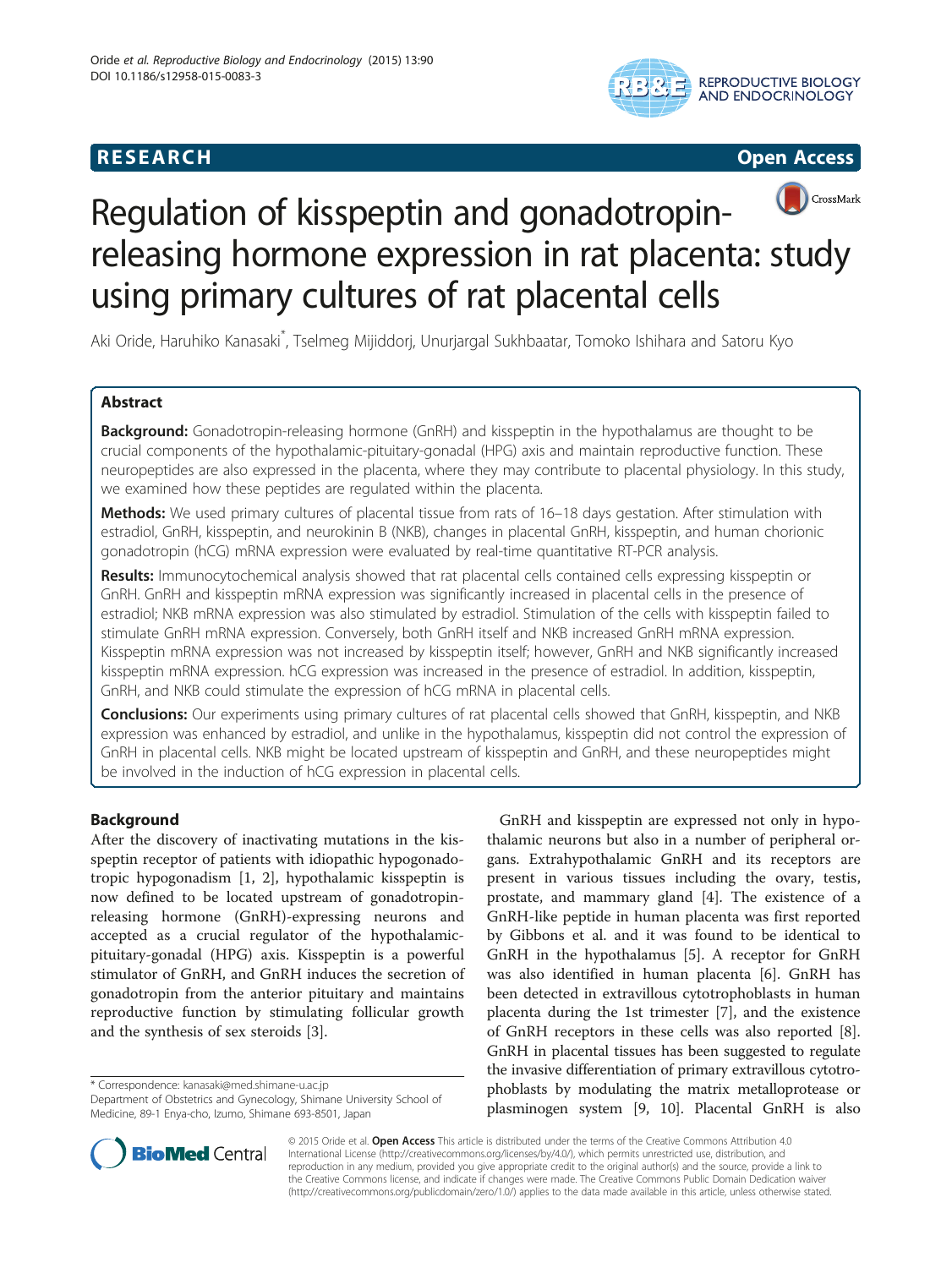suggested to be involved in the autocrine/paracrine regulation of chorionic gonadotropin biosynthesis [[11](#page-7-0), [12\]](#page-7-0).

The expression of kisspeptin and its receptor has also been demonstrated in a variety of tissues; kisspeptin is mainly expressed in the placenta, with much lower expression levels in the liver, pancreas, small intestine, testis, and brain [[13](#page-7-0)]. Kisspeptin and its receptors are expressed strongly in the placenta, and this observation is paralleled by the finding that the plasma levels of kisspeptin are high in pregnant women [[14\]](#page-7-0). In human placenta, kisspeptin mRNA is expressed in the syncytiotrophoblast, which develops from the fusion of cytotrophoblasts and represents the placental interface with the maternal circulatory system. The maternal decidua is devoid of kisspeptin. Kisspeptin receptors are expressed in the syncytiotrophoblast, villous, and invading extravillous trophoblasts [\[15](#page-7-0)]. Thus, kisspeptin and its receptor signaling have been identified as inhibitory regulators of trophoblast invasion. It was reported that the synthesis of kisspeptin inhibited extravillous cytotrophoblast migration without affecting their proliferation [[15](#page-7-0)].

The physiological importance of GnRH and kisspeptin signaling are well understood as positive regulators of the HPG axis, in which GnRH is under the control of kisspeptin. Conversely, it unknown whether there is any relationship between the expression of GnRH and kisspeptin in the placenta. In this study, we used primary cultures of rat placental cells and examined how these neuropeptides are regulated.

## Materials and methods

# Materials

The following chemicals and reagents were obtained from the indicated sources: fetal bovine serum (FBS) (GIBCO, Invitrogen, Carlsbad, CA); Dulbecco's modified Eagle's medium (DMEM), water soluble β-estradiol (E2), GnRH, and penicillin-streptomycin (Sigma-Aldrich Co., St. Louis, MO); kisspeptin (Kp-10) (ANA SPEC, Fremont, CA); neurokinin B (NKB) (Sigma-Aldrich Co., St. Louis, MO); and DNase I (Promega Co., Madison, WI).

# Placental cell culture

Placental tissue was processed to obtain trophoblast primary cultures as described previously [[16](#page-7-0), [17](#page-7-0)]. Briefly, term placental tissue obtained from rats of 16–18 days gestation was cut into small pieces and digested for 30 min with 0.25 % trypsin and DNase I (300 U/mL) at 37 °C with gentle agitation. Then, the suspension was filtered through a cell strainer with 100-μm pores to remove undigested material. For washing, the supernatant was collected and resuspended in DMEM and centrifuged at  $500 \times g$  for 5 min, and the pelleted cells were washed once more. Finally, the suspension was layered

over a Percoll solution (Percoll gradient was made from 70–5 % Percoll in 5 % steps of 2 ml each by dilution of 90 % Percoll with Hank's balanced salt solution) and centrifuged at  $1000 \times g$  for 20 min. The middle layer was removed and washed with DMEM. Pennington et al. confirmed a relatively pure trophoblast cell population could be obtained from placental tissue using this protocol [[16\]](#page-7-0). The isolated trophoblast cells were cultured in high-glucose DMEM containing 10 % heat-inactivated FBS and 1 % penicillin-streptomycin at 37 °C in a humidified atmosphere of 5 %  $CO<sub>2</sub>$  in air. The protocol was approved by the committee of the Experimental Animal Center for Integrated Research at Shimane University.

#### Immunocytochemistry

The cells were fixed on coverslips by 10 min methanol treatment at −20 °C. After 10 min of dehydration at 25 °C, the cells were treated with 0.2 % Triton X-100 in phosphate-buffered saline for permeabilization. Nonspecific antibody binding was blocked by preincubation with 1 % albumin, followed by an overnight incubation at 4 °C with an anti-kisspeptin antibody (1:500 dilution) (Millipore, Billerica, MA) and anti-GnRH 1 antibody (1:50 dilution) (Santa Cruz Biotechnology, Inc., Santa Cruz, CA). To visualize kisspeptin and GnRH, the cells were stained with secondary antibodies according to the manufacturer's instructions for the use of a Histofine SAB-PO (MULTI) Kit (Nichirei Bioscience, Inc., Tokyo, Japan). The biotinylated secondary antibodies were coupled to streptavidin-biotinylated horseradish peroxidase and the reaction was visualized using diaminobenzidine as a chromogen. Chemiluminescence images of the cells were obtained with a microscope (Olympus BX41; Olympus, Tokyo, Japan).

# RNA preparation, reverse transcription, and real-time quantitative reverse transcription-polymerase chain reaction

Total RNA from placental cells was extracted using TRIzol-S (Invitrogen Life Technologies, Carlsbad, CA) according to the manufacturer's instructions. To obtain cDNA, 1.0 μg total RNA was reverse transcribed using an oligo-dT primer (Promega, Madison, WI) and prepared using a First-Strand cDNA Synthesis Kit (Invitrogen Life Technologies, Carlsbad, CA) in reverse transcription (RT) buffer. The preparation was supplemented with 10 mM dithiothreitol, 1 mM of each dNTP, and 200 U RNase inhibitor/human placenta ribonuclease inhibitor (Code No. 2310; Takara, Tokyo, Japan) in a final volume of 10 μL. The reaction was incubated at 37 °C for 60 min. Quantification of GnRH, kisspeptin, and human chorionic gonadotropin (hCG) mRNA was obtained through real-time quantitative polymerase chain reaction (PCR; ABI Prism 7000; Perkin Elmer Applied Biosystems, Foster City, CA)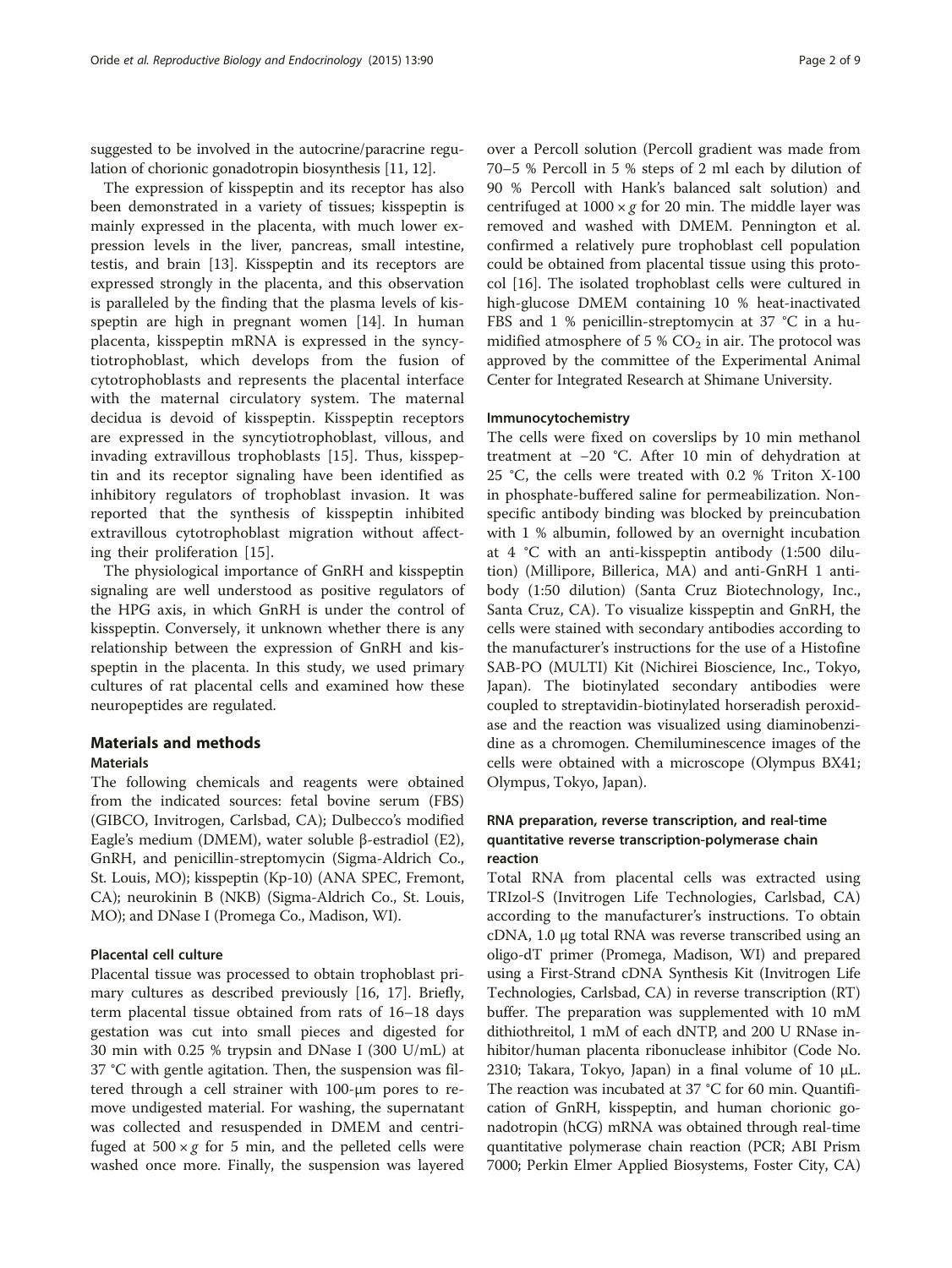following the manufacturer's protocol (User Bulletin No. 2) and utilizing a Universal Probe Library Probe and Fast Start Master Mix (Roche Diagnostics, Mannheim, Germany). Using specific primers for GnRH (forward: 5′-ACTGT GTGTTTGGAAGGCTGC-3′ and reverse: 5′-TTCCAG AGCTCCTCGCAGATC-3′), kisspeptin (forward: 5′-AT GATCTCGCTGGCTTCTTGG-3′ and reverse: 5′-GGTT CACCACAGGTGCCATTTT-3′), NKB (forward: 5′-CC AGTGTGTGAGGGGAGCA-3′ and reverse: 5′-TCCAG AGATGAGTGGCTTTTGA-3′), and hCG (forward: 5′- ACATGGGCATCCAAGGAGCCGCTT-3′ and reverse: 5′-CGCACATCGCGGTAGTTGCACA-3′), the simultaneous measurement of mRNA and GAPDH permitted normalization of the amount of cDNA added per sample. For each set of primers, a no template control was included. Thermal cycling conditions were as follows: 10 min denaturation at 95 °C, followed by 40 cycles of 95 °C for 15 s and 60 °C for 1 min. The crossing threshold was determined using PRISM 7000 software, and postamplification data were analyzed using the deltadelta CT method in Microsoft Excel.

#### Statistical analysis

All experiments were repeated independently at least three times, and each experiment was performed in duplicate for each experimental group. Data are expressed as the mean ± standard error of the mean (SEM). Statistical analysis was performed using one-way analysis of variance, followed by Newman-Keuls multiple comparison test.

# Results

#### GnRH and kisspeptin expression in rat placental cells

Primary cultures of rat placental cells collected from rats of 16–18 days gestation were cultured. The cultured placental cells contained several types of cells, but the majority of cells were considered to be trophoblasts according to the method used for cell collection. Immunostaining showed the expression of GnRH and kisspeptin in rat placental cells (Fig. 1).

# Effect of estradiol on GnRH, kisspeptin, and NKB mRNA expression

We examined whether GnRH and kisspeptin, which are expressed in placental cells, were regulated by estradiol. By treatment with 10 μM estradiol for 24 h, GnRH mRNA expression was significantly increased by  $2.08 \pm$ 0.43-fold compared to non-stimulated cells. One micromolar estradiol slightly increased GnRH mRNA levels, but not significantly so (Fig. [2a](#page-3-0)). Similarly, 10 μM estradiol, but not 1 μM, significantly increased kisspeptin mRNA expression by  $3.30 \pm 0.70$ -fold compared to nonstimulated cells (Fig. [2b\)](#page-3-0). In this series of experiment, we also examined NKB expression, which is coexpressed in kisspeptin-producing neurons in the arcuate nucleus (ARC) of the rat hypothalamus and positively regulates their activity [[18, 19\]](#page-7-0). NKB expression was also stimulated in the presence of 10  $\mu$ M estradiol by 1.85  $\pm$  0.03fold compared to non-stimulated cells (Fig. [2c\)](#page-3-0).

#### Effect of kisspeptin on GnRH mRNA expression

Increasing evidence supports the hypothesis that kisspeptin controls gonadotropin secretion by stimulating GnRHpositive neurons in the hypothalamus. Next, we examined the effect of kisspeptin on GnRH-producing placental cells. Kisspeptin failed to stimulate GnRH mRNA expression in placental cells. GnRH itself slightly increased GnRH mRNA expression by  $1.64 \pm 0.3$ -fold in these cells compared to non-stimulated cells. In addition, NKB slightly, but significantly, increased GnRH mRNA expression by  $1.67 \pm 0.18$ -fold compared to non-stimulated cells (Fig. [3](#page-4-0)).

# Kisspeptin expression is increased by stimulation with GnRH and NKB

Next, we examined how kisspeptin mRNA is regulated in placental cells. Kisspeptin itself did not modify its own gene expression. On the contrary, GnRH significantly increased kisspeptin mRNA expression by  $2.27 \pm 0.36$ -fold compared to non-stimulated cells. NKB also stimulated kisspeptin expression in placental

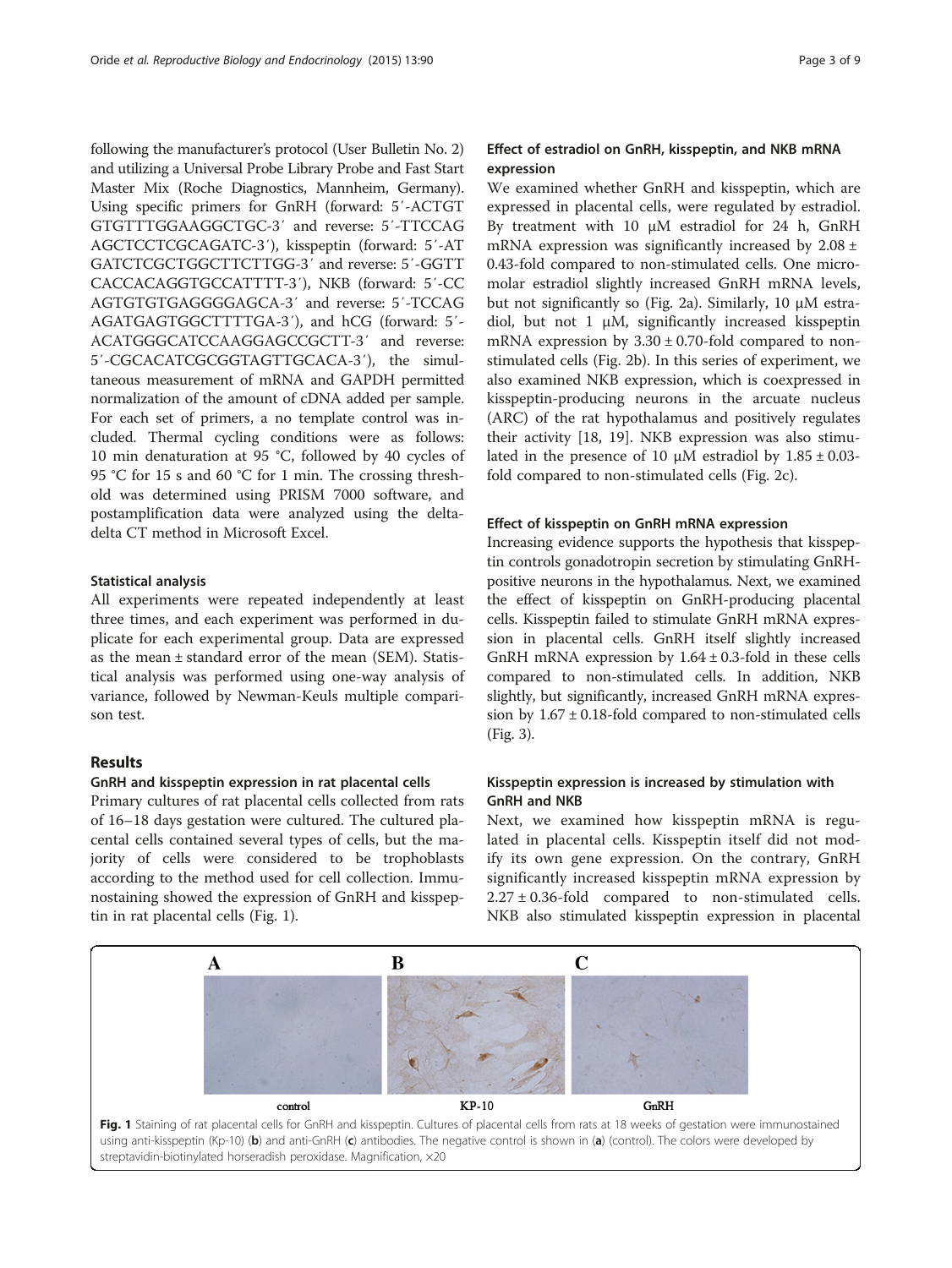<span id="page-3-0"></span>

cells by  $2.95 \pm 0.75$ –fold compared to non-stimulated cells (Fig. [4](#page-4-0)).

# hCG gene expression is enhanced by kisspeptin, GnRH, and NKB

Finally, we examined the expression of hCG mRNA in placental cells. Before this experiment, we confirmed that hCG mRNA was amplified by RT-PCR using specific primers for human hCG in rat placental cells (data not shown). Similar to its effects on GnRH and kisspeptin, 10 μM estradiol significantly increased hCG mRNA expression in placental cells (Fig. [5a](#page-5-0)). Both kisspeptin and GnRH significantly stimulated hCG expression by  $1.40 \pm 0.17$ -fold and  $1.49 \pm 0.25$ -fold, respectively, compared to non-stimulated cells. In addition, NKB increased hCG mRNA expression by  $2.51 \pm 0.37$ -fold compared to non-stimulated cells, which was significantly higher than the effects of kisspeptin and GnRH (Fig. [5b\)](#page-5-0).

## **Discussion**

Accumulating evidence supports the concept that the reproductive neuroendocrine axis is centrally regulated by inputs from kisspeptin-expressing neurons to GnRHexpressing neurons, which subsequently regulate the release of luteinizing hormone (LH) and follicle-stimulating hormone from the anterior pituitary. The direct and potent actions of hypothalamic kisspeptin at the level of GnRH-positive neurons have been documented [[20, 21](#page-7-0)], and kisspeptin can reportedly increase GnRH mRNA expression in GnRH-secreting neuronal cells [\[22, 23](#page-7-0)].

In addition, estradiol is one of the most important regulators of the neuronal activity of kisspeptin and GnRH. Previous studies provided evidence that the estradioldependent induction of kisspeptin mRNA in the anteroventral periventricular nucleus (AVPV) may play a role in mediating the preovulatory GnRH/LH surge in female animals [[24, 25](#page-7-0)]. Conversely, the expression levels of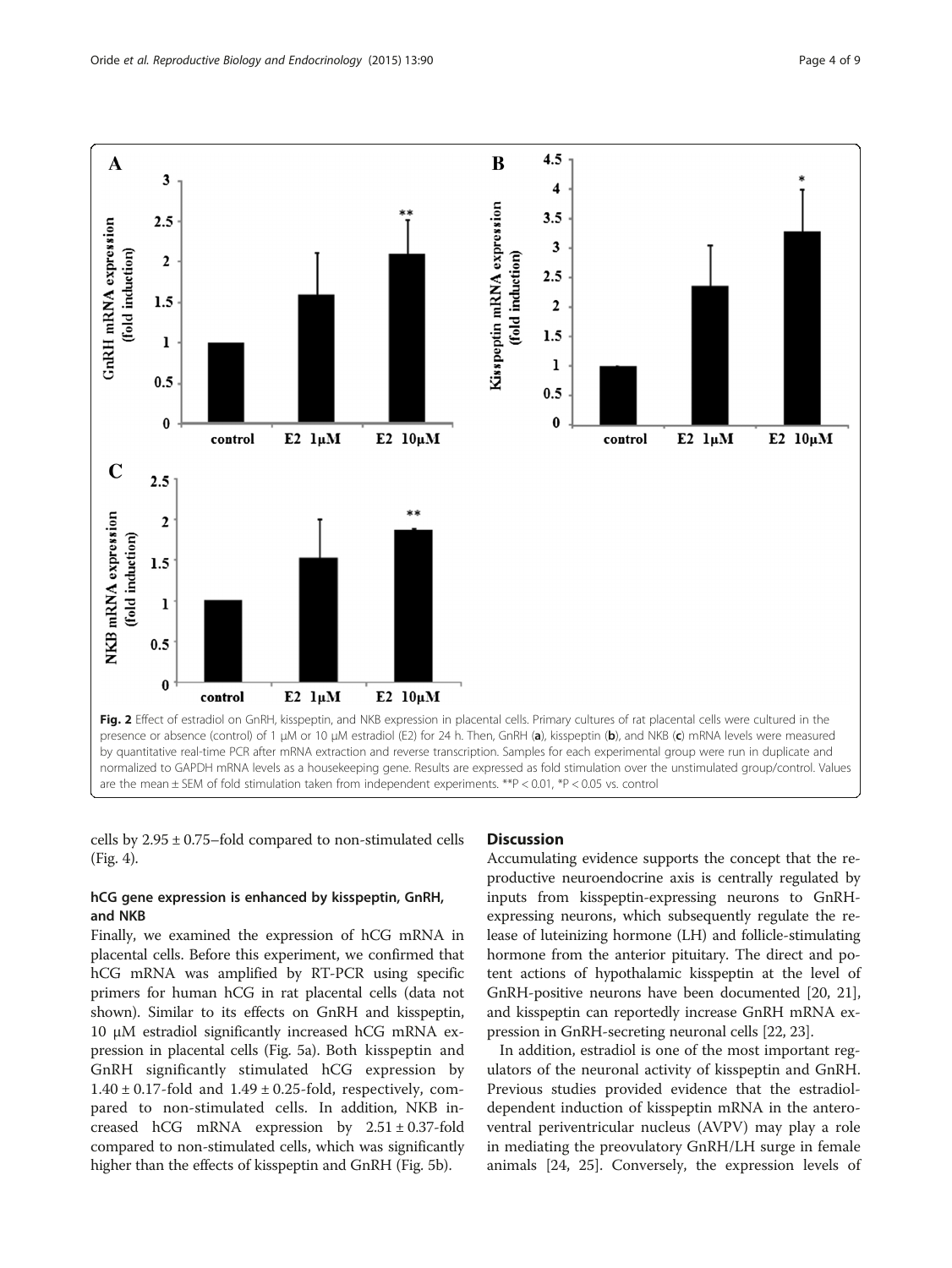<span id="page-4-0"></span>

kisspeptin mRNA in the ARC increase upon gonadectomy and decrease upon steroid replacement in mice [[26\]](#page-7-0). That is, estradiol, kisspeptin, and GnRH, which are present in the hypothalamus, affect each other and modulate their functions.

In addition, we examined the effect of NKB in the present study. Inactivating mutations in human genes encoding NKB (TAC3) and neurokinin 3 receptor cause

idiopathic hypogonadotropic hypogonadism [[27](#page-7-0), [28\]](#page-7-0), and low circulating levels of gonadotropins can be rescued by the administration of exogenous GnRH [\[29](#page-7-0)]. Kisspeptin neurons within the ARC are referred to as KNDy neurons because kisspeptin, NKB, and dynorphin are coexpressed in these neurons [[18](#page-7-0)], and NKB has been suggested to act autosynaptically or transsynaptically to regulate kisspeptin secretion [\[30\]](#page-7-0). These observations suggest that NKB is



after mRNA extraction and reverse transcription. Samples for each experimental group were run in duplicate and normalized to GAPDH mRNA levels as a housekeeping gene. Results are expressed as fold stimulation over the unstimulated group/control. Values are the mean ± SEM of fold stimulation taken from independent experiments. \*\*P < 0.01, \*P < 0.05 vs. control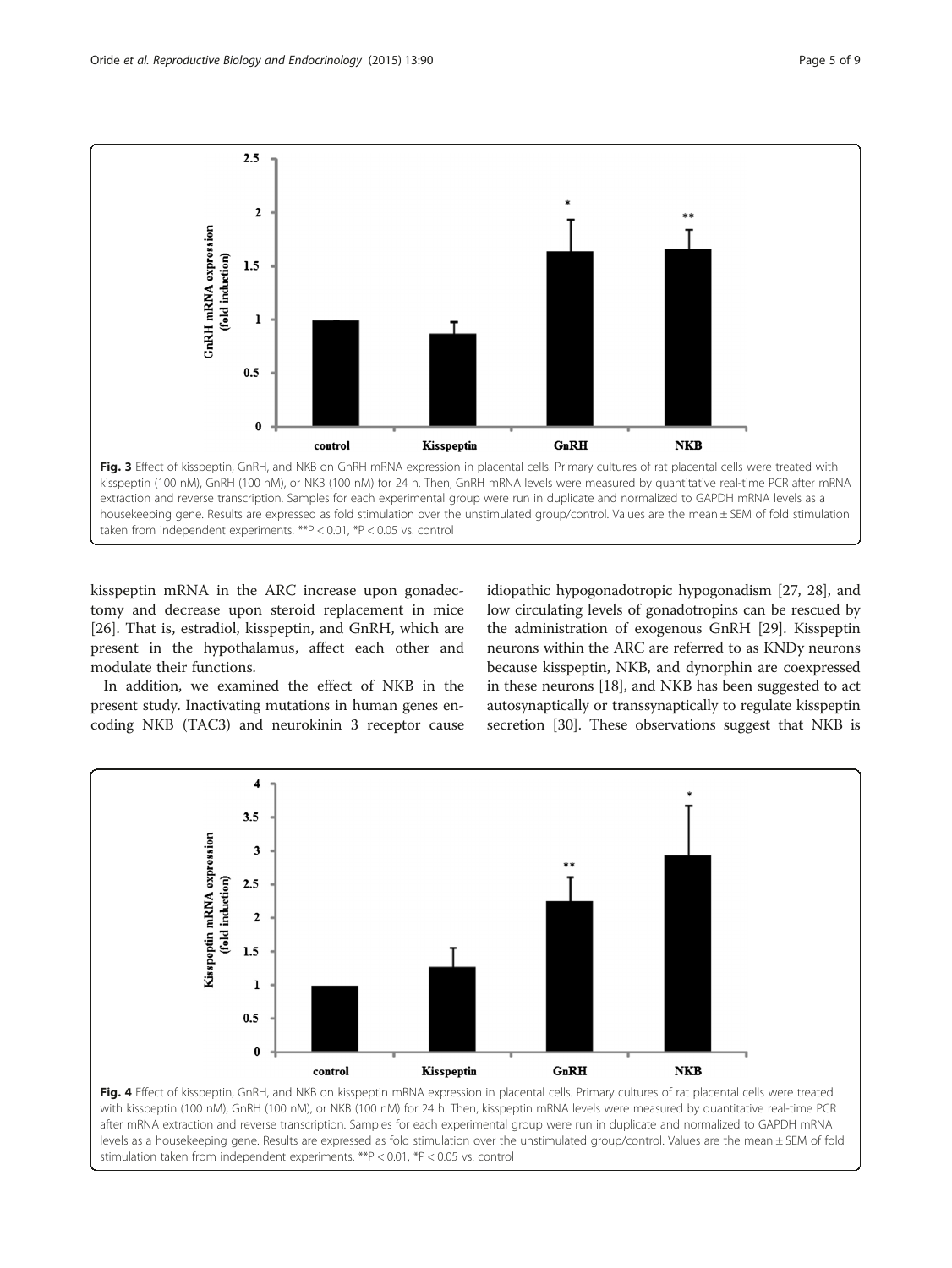<span id="page-5-0"></span>

located upstream of kisspeptin in the newly recognized HPG axis.

Previous reports demonstrated the presence of GnRH and kisspeptin in peripheral placental tissues [[7](#page-7-0), [15\]](#page-7-0), but it remains unknown whether the GnRH expressed in placental cells is under the control of kisspeptin. To examine the physiological significance of extra-hypothalamic GnRH and kisspeptin, the current experiments were conducted. In primary cultures of rat placental cells, both kisspeptin- and GnRH-immunoreactive cells were detected using specific antibodies. According to the protocol used to obtain trophoblasts from the rat placenta [\[16](#page-7-0), [17](#page-7-0)], the majority of these placental cells were considered to be trophoblasts.

First, we examined the effect of estradiol on GnRH and kisspeptin expression in placental cells, and found that the expression of both GnRH and kisspeptin in placental cells responded to and was increased by estradiol (Fig. [2a](#page-3-0) and [b\)](#page-3-0). A previous report demonstrated that GnRH mRNA expression was increased in hypothalamic GnRH-positive neurons of male chickens after castration, and this increase was prevented by treatment with estrogen [[31\]](#page-7-0). In addition, an experiment using an immortalized GnRH-producing cell model demonstrated that estradiol treatment reduces GnRH mRNA expression at the single cell level [[22](#page-7-0)]. These observations suggest the inhibitory control of GnRH by estradiol exists in the hypothalamus in an indirect or direct manner. As placental GnRH was upregulated by estradiol, the nature of GnRH-producing cells within the placenta might be

distinct from hypothalamic GnRH-positive neurons. Whereas, although kisspeptin expression in hypothalamic kisspeptin-positive neurons is regulated by estrogen, the actions of estrogen largely differ according to the population of kisspeptin-expressing neurons examined. In rodents, kisspeptin expression in kisspeptinpositive neurons within the AVPV is up-regulated by treatment with estrogen [\[32\]](#page-7-0). Conversely, in kisspeptinpositive neurons within the ARC that co-express NKB and dynorphin (i.e., KNDy neurons), estrogen treatment decreases kisspeptin mRNA levels [\[24, 32\]](#page-7-0). As placental kisspeptin expression was upregulated by estradiol, kisspeptin-producing cells within the placenta might have similar characteristics to kisspeptin-expressing neurons within the AVPV in rodents. In addition, NKB expression in placental cells was also upregulated by estradiol (Fig. [2c\)](#page-3-0). Considering the facts that KNDy neurons expressing NKB in the ARC were negatively regulated by estradiol [\[32](#page-7-0)] and NKB is a stimulator of kisspeptin release [\[30\]](#page-7-0), NKB-expressing cells in the placenta might have distinct characteristics from those in the hypothalamus.

It is obvious that kisspeptin is a gatekeeper of reproduction owing to its central role in the HPG axis, and many data have led to the general concept that kisspeptin-positive neurons activate GnRH-positive neurons in the hypothalamus [\[33](#page-8-0), [34](#page-8-0)]. Studies of the role of kisspeptin on GnRH-positive neurons have already focused on the cellular secretion of GnRH, which was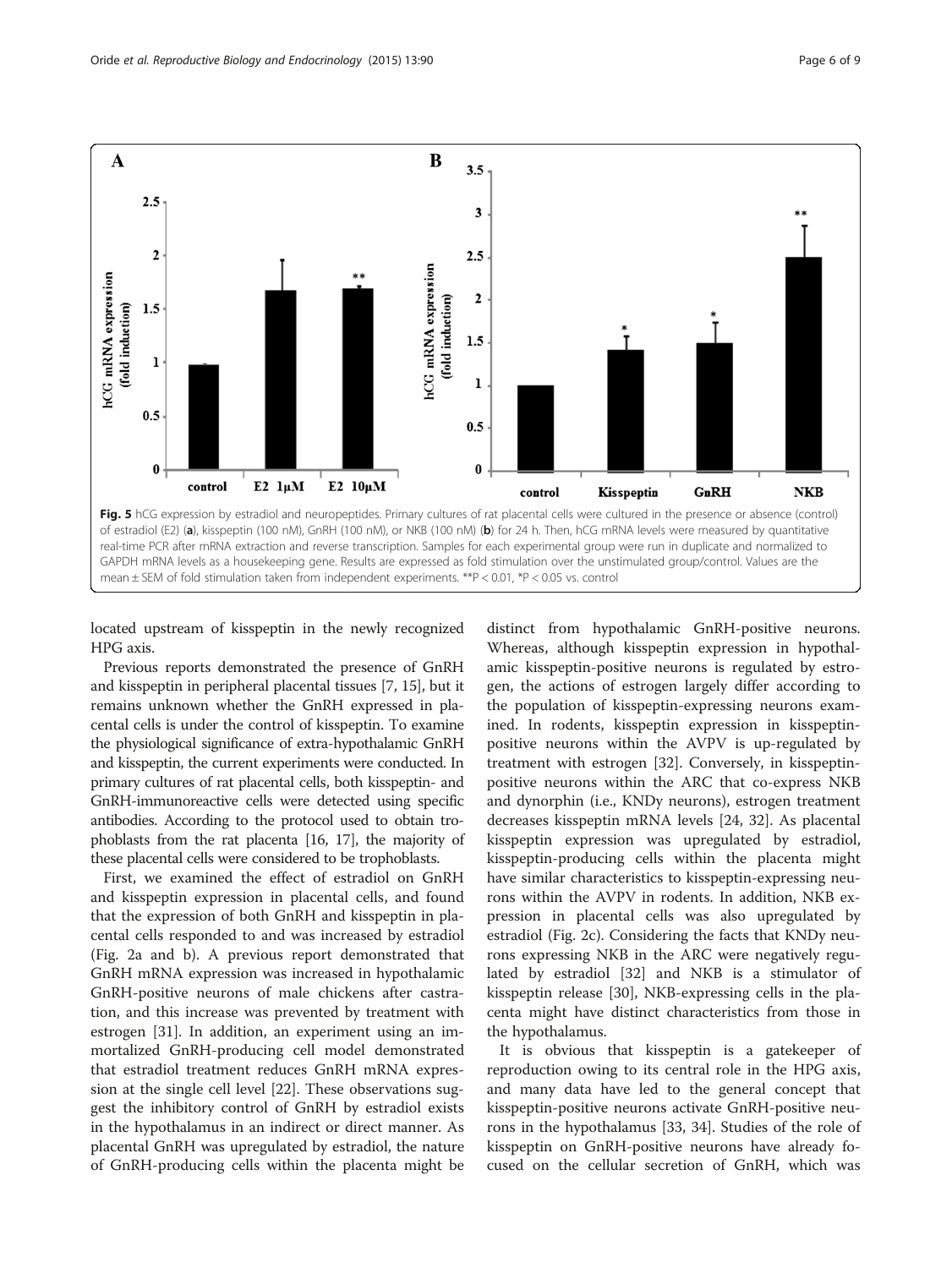determined indirectly by measuring LH release [[35, 36](#page-8-0)]. In addition, GnRH gene expression is also reportedly regulated in response to kisspeptin in GnRH-producing cell models [[22](#page-7-0), [37](#page-8-0)]. In our primary cultures of rat placental cells, kisspeptin failed to stimulate GnRH expression, but GnRH stimulated the expression of kisspeptin (Figs. [3](#page-4-0) and [4](#page-4-0)). These observations suggest that, unlike in the hypothalamus, kisspeptin does not govern GnRH expression in placental cells. Although it is unknown whether GnRH activates kisspeptin-expressing neurons in the hypothalamus, GnRH could interact with kisspeptinpositive cells and regulate kisspeptin expression in the placenta.

In addition, it was revealed that stimulation of placental cells with NKB significantly increased both GnRH and kisspeptin mRNA expression (Figs. [3](#page-4-0) and [4\)](#page-4-0). NKB is a 10-amino-acid peptide belonging to the family of tachykinin-related peptides, such as substance P and neurokinin A, and NKB has neurotransmitter and neuromodulatory activities [\[38\]](#page-8-0). NKB is also expressed in the placenta and is thought to be involved in parturition because placental NKB mRNA levels increase at preterm labor [[39](#page-8-0)] and NKB levels increase in maternal blood throughout pregnancy and decrease rapidly after delivery [[40\]](#page-8-0). In addition, the high expression of NKB mRNA in chorionic villous samples at 11 weeks of gestation could be a significant marker for pre-eclampsia [\[41\]](#page-8-0). Considering previous observations, our current results implied that the NKB produced within the placenta plays some role in placental formation and it functions in cooperation with GnRH and kisspeptin.

Although a stimulatory effect of estradiol on GnRH and kisspeptin expression was observed in placental cells, it also stimulated hCG expression in these cells (Fig. [5a\)](#page-5-0). In addition, we found that kisspeptin and GnRH can also stimulate hCG expression in placental cells. Furthermore, NKB stimulated hCG mRNA expression to a greater degree than either kisspeptin or GnRH (Fig. [5b\)](#page-5-0). Previous studies hypothesized that the GnRH produced within the placenta might be involved in the autocrine/paracrine regulation of hCG biosynthesis [\[11,](#page-7-0) [42\]](#page-8-0). After kisspeptin expression was identified in the placenta, placental kisspeptin was proposed to play a role in the regulation of placental formation, and was defined as an inhibitor of trophoblast invasion and proliferation [\[15,](#page-7-0) [43\]](#page-8-0). On the contrary, the serum levels of hCG reportedly peaked around 8 weeks of gestation and decreased progressively with the concomitant increase in the serum levels of kisspeptin [[44](#page-8-0)]. At present, the detailed mechanism by which neuropeptides, such as kisspeptin, GnRH, and NKB, increase hCG synthesis and why they could increase hCG expression in placental cells remain unknown. However, considering the observation that the increase of hCG mRNA expression by GnRH and kisspeptin was not

drastic, they might exert only a partial effect on hCG biosynthesis in the placenta. Further studies are required to examine the control of hCG expression by these neuropeptides in placental cells.

## **Conclusions**

Our experiments using primary cultures of rat placental cells showed that GnRH, kisspeptin, and NKB expression was enhanced by estradiol, and unlike in the hypothalamus, kisspeptin did not control the expression of GnRH in placental cells. NKB might be located upstream of kisspeptin and GnRH, and these neuropeptides might be involved in the induction of hCG expression in placental cells. The interaction of kisspeptin, GnRH, and NKB and their function in placental cells are summarized in Fig. 6.

The axons of kisspeptin-positive neurons in the hypothalamus form dense capillary plexuses at the site of GnRH neurosecretion, and close contacts between kisspeptin-positive and GnRH-positive axons have been demonstrated [[45](#page-8-0)]. As placental cells that produce GnRH, kisspeptin, and NKB are not neuronal cells, these neuropeptides are considered to interact in an autocrine/

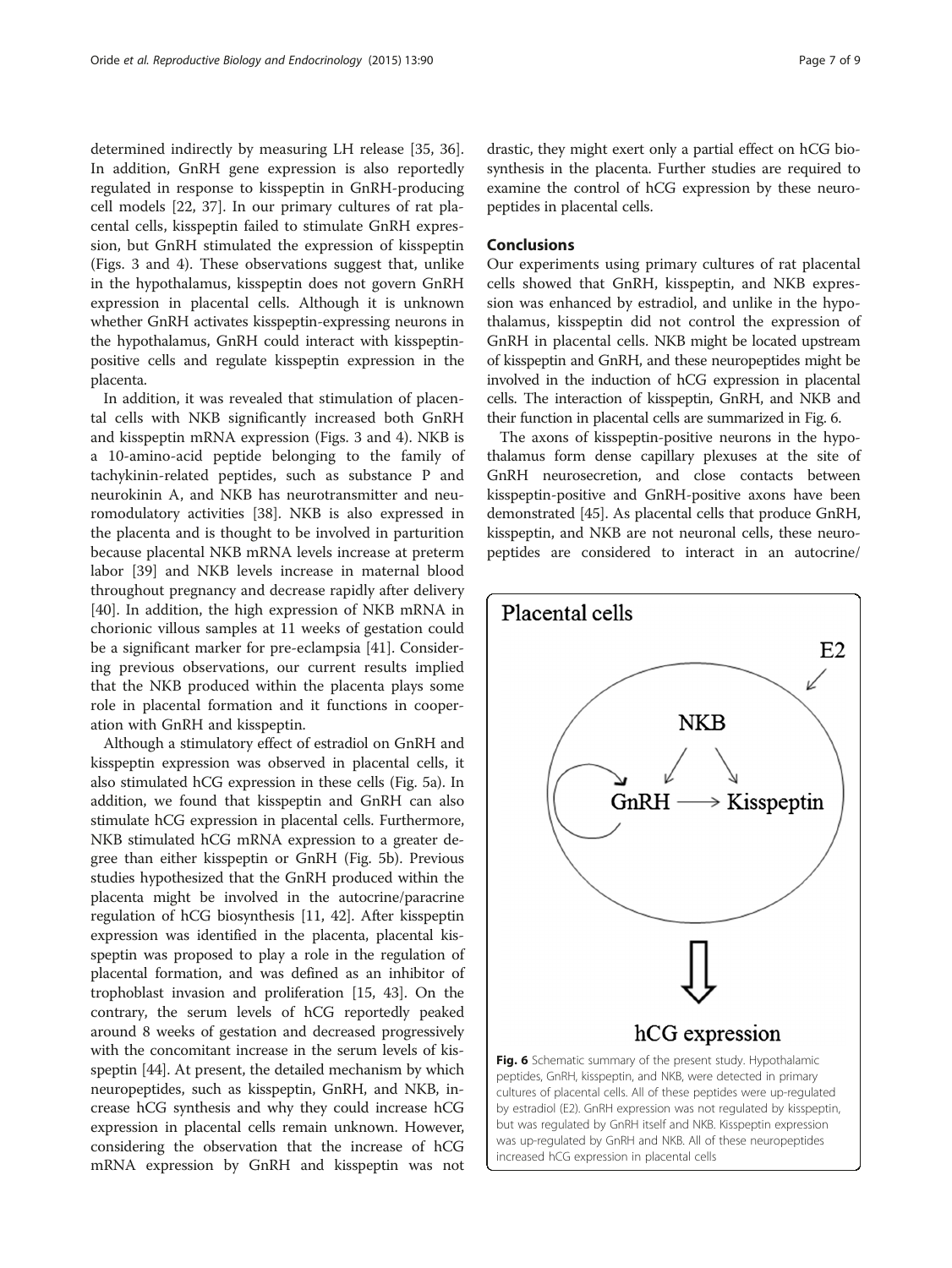<span id="page-7-0"></span>paracrine manner in the placenta. Neuropeptides produced within the placenta might work under different mechanisms of control to those in the hypothalamus. As it is evident that estrogens, such as estradiol and estrone, are produced within the placenta [12], we could speculate that the estrogens produced within the placenta might increase or maintain these peptide hormones by both autocrine and paracrine mechanisms and maintain hCG expression.

#### Competing interests

The authors declare they have no competing interests.

#### Authors' contributions

AO, HK, and SA conceived and designed the experiments. AO, TM, US, and TI performed the experiments. AO and HK wrote the manuscript. All authors read and approved the final manuscript.

#### Acknowledgements

This work was supported in part by Grants-in-Aid for Scientific Research from the Ministry of Education, Science, Sports, and Culture of Japan (HK and AO). The manuscript was edited by ThinkSCIENCE Co., Ltd.

#### Received: 30 May 2015 Accepted: 28 July 2015 Published online: 13 August 2015

#### References

- 1. de Roux N, Genin E, Carel JC, Matsuda F, Chaussain JL, Milgrom E. Hypogonadotropic hypogonadism due to loss of function of the KiSS1 derived peptide receptor GPR54. Proc Natl Acad Sci U S A. 2003;100:10972–6.
- 2. Seminara SB, Messager S, Chatzidaki EE, Thresher RR, Acierno Jr JS, Shagoury JK, et al. The GPR54 gene as a regulator of puberty. N Engl J Med. 2003;349:1614–27.
- Skorupskaite K, George JT, Anderson RA. The kisspeptin-GnRH pathway in human reproductive health and disease. Hum Reprod Update. 2014;20:485–500.
- 4. Skinner DC, Albertson AJ, Navratil A, Smith A, Mignot M, Talbott H, et al. Effects of gonadotrophin-releasing hormone outside the hypothalamicpituitary-reproductive axis. J Neuroendocrinol. 2009;21:282–92.
- 5. Gibbons Jr JM, Mitnick M, Chieffo V. In vitro biosynthesis of TSH- and LHreleasing factors by the human placenta. Am J Obstet Gynecol. 1975;121:127–31.
- 6. Currie AJ, Fraser HM, Sharpe RM. Human placental receptors for luteinizing hormone releasing hormone. Biochem Biophys Res Commun. 1981;99:332–8.
- 7. Chou CS, Beristain AG, MacCalman CD, Leung PC. Cellular localization of gonadotropin-releasing hormone (GnRH) I and GnRH II in first-trimester human placenta and decidua. J Clin Endocrinol Metab. 2004;89:1459–66.
- 8. Cheng KW, Nathwani PS, Leung PC. Regulation of human gonadotropinreleasing hormone receptor gene expression in placental cells. Endocrinology. 2000;141:2340–9.
- 9. Chou CS, MacCalman CD, Leung PC. Differential effects of gonadotropinreleasing hormone I and II on the urokinase-type plasminogen activator/ plasminogen activator inhibitor system in human decidual stromal cells in vitro. J Clin Endocrinol Metab. 2003;88:3806–15.
- 10. Chou CS, Zhu H, MacCalman CD, Leung PC. Regulatory effects of gonadotropin-releasing hormone (GnRH) I and GnRH II on the levels of matrix metalloproteinase (MMP)-2, MMP-9, and tissue inhibitor of metalloproteinases-1 in primary cultures of human extravillous cytotrophoblasts. J Clin Endocrinol Metab. 2003;88:4781–90.
- 11. Currie WD, Steele GL, Yuen BH, Kordon C, Gautron JP, Leung PC. LHRH- and (hydroxyproline9) LHRH-stimulated hCG secretion from perifused first-trimester placental cells. Recent Prog Horm Res. 1993;48:505–9.
- 12. Siler-Khodr TM, Khodr GS, Vickery BH, Nestor Jr JJ. Inhibition of hCG, alpha hCG and progesterone release from human placental tissue in vitro by a GnRH antagonist. Life Sci. 1983;32:2741–5.
- 13. Ohtaki T, Shintani Y, Honda S, Matsumoto H, Hori A, Kanehashi K, et al. Metastasis suppressor gene KiSS-1 encodes peptide ligand of a G-proteincoupled receptor. Nature. 2001;411:613–7.
- 14. Kanasaki H, Purwana IN, Oride A, Mijiddorj T, Sukhbaatar U, Miyazaki K. Circulating kisspeptin and pituitary adenylate cyclase-activating polypeptide (PACAP) do not correlate with gonadotropin serum levels. Gynecol Endocrinol. 2013;29:583–7.
- 15. Bilban M, Ghaffari-Tabrizi N, Hintermann E, Bauer S, Molzer S, Zoratti C, et al. Kisspeptin-10, a KiSS-1/metastin-derived decapeptide, is a physiological invasion inhibitor of primary human trophoblasts. J Cell Sci. 2004;117:1319–28.
- 16. Pennington KA, Schlitt JM, Schulz LC. Isolation of primary mouse trophoblast cells and trophoblast invasion assay. J Vis Exp. 2012;8(59):e3202.
- 17. Wu X, Jin LP, Yuan MM, Zhu Y, Wang MY, Li DJ. Human first-trimester trophoblast cells recruit CD56brightCD16- NK cells into decidua by way of expressing and secreting of CXCL12/stromal cell-derived factor 1. J Immunol. 2005;175:61–8.
- 18. Cheng G, Coolen LM, Padmanabhan V, Goodman RL, Lehman MN. The kisspeptin/neurokinin B/dynorphin (KNDy) cell population of the arcuate nucleus: sex differences and effects of prenatal testosterone in sheep. Endocrinology. 2010;151:301–11.
- 19. Wakabayashi Y, Nakada T, Murata K, Ohkura S, Mogi K, Navarro VM, et al. Neurokinin B and dynorphin A in kisspeptin neurons of the arcuate nucleus participate in generation of periodic oscillation of neural activity driving pulsatile gonadotropin-releasing hormone secretion in the goat. J Neurosci. 2010;30:3124–32.
- 20. Han SK, Gottsch ML, Lee KJ, Popa SM, Smith JT, Jakawich SK, et al. Activation of gonadotropin-releasing hormone neurons by kisspeptin as a neuroendocrine switch for the onset of puberty. J Neurosci. 2005;25:11349–56.
- 21. Kauffman AS. Coming of age in the kisspeptin era: sex differences, development, and puberty. Mol Cell Endocrinol. 2010;324:51–63.
- 22. Novaira HJ, Ng Y, Wolfe A, Radovick S. Kisspeptin increases GnRH mRNA expression and secretion in GnRH secreting neuronal cell lines. Mol Cell Endocrinol. 2009;311:126–34.
- 23. Oakley AE, Clifton DK, Steiner RA. Kisspeptin signaling in the brain. Endocr Rev. 2009;30:713–43.
- 24. Kinoshita M, Tsukamura H, Adachi S, Matsui H, Uenoyama Y, Iwata K, et al. Involvement of central metastin in the regulation of preovulatory luteinizing hormone surge and estrous cyclicity in female rats. Endocrinology. 2005;146:4431–6.
- 25. Clarkson J, d'Anglemont de Tassigny X, Moreno AS, Colledge WH, Herbison AE. Kisspeptin-GPR54 signaling is essential for preovulatory gonadotropin-releasing hormone neuron activation and the luteinizing hormone surge. J Neurosci. 2008;28:8691–7.
- 26. Smith JT, Cunningham MJ, Rissman EF, Clifton DK, Steiner RA. Regulation of Kiss1 gene expression in the brain of the female mouse. Endocrinology. 2005;146:3686–92.
- 27. Topaloglu AK, Reimann F, Guclu M, Yalin AS, Kotan LD, Porter KM, et al. TAC3 and TACR3 mutations in familial hypogonadotropic hypogonadism reveal a key role for Neurokinin B in the central control of reproduction. Nat Genet. 2009;41:354–8.
- 28. Guran T, Tolhurst G, Bereket A, Rocha N, Porter K, Turan S, et al. Hypogonadotropic hypogonadism due to a novel missense mutation in the first extracellular loop of the neurokinin B receptor. J Clin Endocrinol Metab. 2009;94:3633–9.
- 29. Young J, Bouligand J, Francou B, Raffin-Sanson ML, Gaillez S, Jeanpierre M, et al. TAC3 and TACR3 defects cause hypothalamic congenital hypogonadotropic hypogonadism in humans. J Clin Endocrinol Metab. 2010;95:2287–95.
- 30. Navarro VM, Gottsch ML, Chavkin C, Okamura H, Clifton DK, Steiner RA. Regulation of gonadotropin-releasing hormone secretion by kisspeptin/ dynorphin/neurokinin B neurons in the arcuate nucleus of the mouse. J Neurosci. 2009;29:11859–66.
- 31. Sun YM, Dunn IC, Baines E, Talbot RT, Illing N, Millar RP, et al. Distribution and regulation by oestrogen of fully processed and variant transcripts of gonadotropin releasing hormone I and gonadotropin releasing hormone receptor mRNAs in the male chicken. J Neuroendocrinol. 2001;13:37–49.
- 32. Adachi S, Yamada S, Takatsu Y, Matsui H, Kinoshita M, Takase K, et al. Involvement of anteroventral periventricular metastin/kisspeptin neurons in